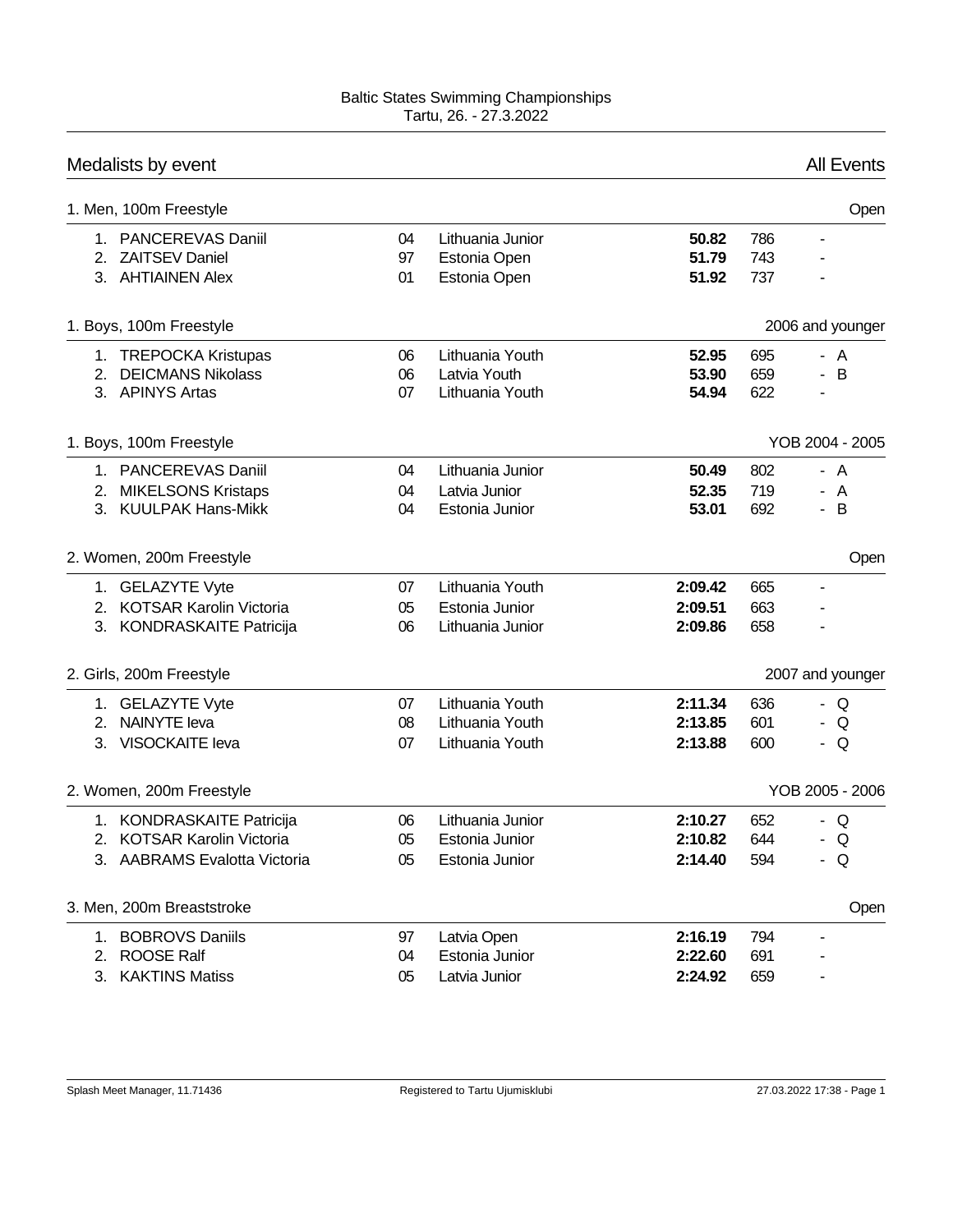| 3. Boys, 200m Breaststroke    |        |                  |         |     | 2006 and younger         |
|-------------------------------|--------|------------------|---------|-----|--------------------------|
| 1. ALTEBERG Artjom            | 06     | Estonia Youth    | 2:28.07 | 617 | - $Q$                    |
| 2. SLIZIUS Povilas            | 06     | Lithuania Youth  | 2:28.15 | 616 | - $Q$                    |
| 3. VARANAVICIUS Karolis       | 06     | Lithuania Youth  | 2:32.64 | 564 |                          |
| 3. Boys, 200m Breaststroke    |        |                  |         |     | YOB 2004 - 2005          |
| 1. SAKELS Stanislavs          | 04     | Latvia Junior    | 2:25.03 | 657 | - Q                      |
| 2. KAKTINS Matiss             | 05     | Latvia Junior    | 2:25.43 | 652 | - Q                      |
| 3. ROOSE Ralf                 | 04     | Estonia Junior   | 2:25.77 | 647 | - Q                      |
| 4. Women, 100m Breaststroke   |        |                  |         |     | Open                     |
| 1. ROMANJUK Maria             | 96     | Estonia Open     | 1:10.62 | 748 | $\blacksquare$           |
| 2. ALISAUSKAITE Karile        | 08     | Lithuania Youth  | 1:12.07 | 704 |                          |
| 3. SELEIKAITE Agne            | $00\,$ | Lithuania Open   | 1:12.92 | 680 |                          |
| 4. Girls, 100m Breaststroke   |        |                  |         |     | 2007 and younger         |
| 1. ALISAUSKAITE Karile        | 08     | Lithuania Youth  | 1:11.71 | 715 | - A                      |
| 2. STANCIKAITE Guoda          | 07     | Lithuania Youth  | 1:13.43 | 666 | - A                      |
| 3. SALU Egle                  | 07     | Estonia Youth    | 1:14.75 | 631 | - A                      |
| 4. Women, 100m Breaststroke   |        |                  |         |     | YOB 2005 - 2006          |
| 1. SLATKEVICIUTE Aiste        | 05     | Lithuania Junior | 1:15.76 | 606 | - A                      |
| 2. VORONTSOVA Jekaterina      | 05     | Estonia Junior   | 1:16.53 | 588 | - B                      |
| 3. BAKUTYTE Ausrine           | 06     | Lithuania Junior | 1:17.37 | 569 | - B                      |
| 5. Men, 100m Backstroke       |        |                  |         |     | Open                     |
| 1. FELDBERGS Girts            | 93     | Latvia Open      | 56.45   | 774 | $\overline{\phantom{a}}$ |
| 2. GRIGAITIS Erikas           | 02     | Lithuania Open   | 57.28   | 741 |                          |
| <b>CESNAKAS Edvinas</b><br>3. | 03     | Lithuania Open   | 57.57   | 730 |                          |
| 5. Boys, 100m Backstroke      |        |                  |         |     | 2006 and younger         |
| 1. BRENCS Kristians           | 06     | Latvia Youth     | 58.63   | 691 | - A                      |
| 2. KAUSPEDAS Mantas           | 07     | Lithuania Youth  | 1:00.01 | 645 | - B                      |
| 3. TREPOCKA Kristupas         | 06     | Lithuania Youth  | 1:00.06 | 643 | - B                      |
| 5. Boys, 100m Backstroke      |        |                  |         |     | YOB 2004 - 2005          |
| 1. STANKEVICIUS Kajus         | 04     | Lithuania Junior | 58.30   | 703 | - A                      |
| 2. BORISSOV Pavel             | 05     | Estonia Junior   | 58.80   | 685 | A                        |
| <b>SMOK Alan</b><br>3.        | 05     | Estonia Junior   | 59.22   | 671 | - A                      |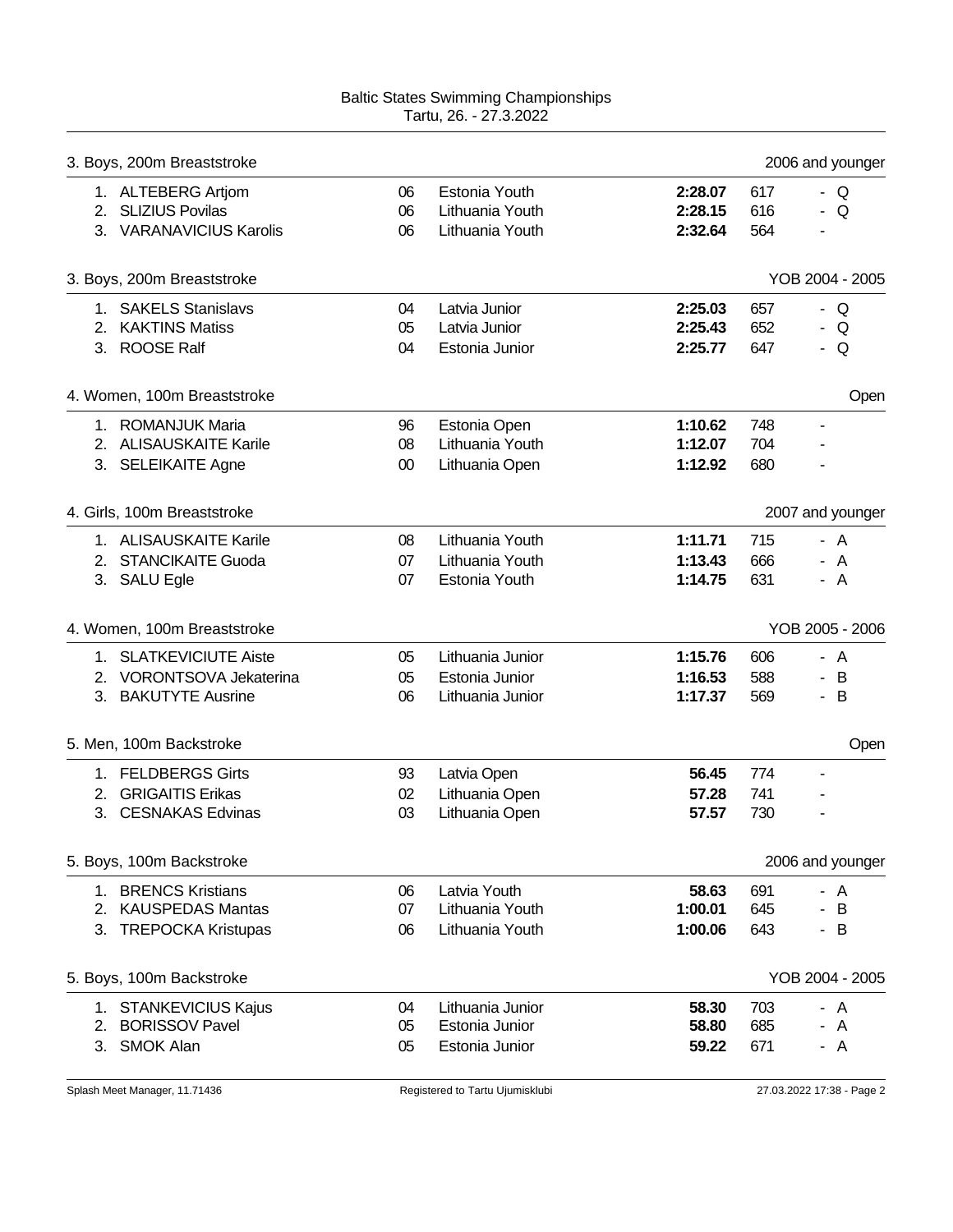|    | 6. Women, 200m Backstroke    |    |                  |         |     | Open                |
|----|------------------------------|----|------------------|---------|-----|---------------------|
|    | 1. VUTT Hanna Grete          | 03 | Estonia Open     | 2:23.90 | 629 | ٠                   |
|    | 2. MAAS Mari-Liis            | 04 | Estonia Open     | 2:24.56 | 621 |                     |
|    | 3. JAKSTAITE Beata           | 05 | Lithuania Junior | 2:26.29 | 599 |                     |
|    | 6. Girls, 200m Backstroke    |    |                  |         |     | 2007 and younger    |
|    | 1. SOVTSA Polina             | 08 | Estonia Youth    | 2:26.40 | 598 | - Q                 |
|    | 2. SVENCIONYTE Stela         | 08 | Lithuania Youth  | 2:26.78 | 593 | Q<br>$\blacksquare$ |
|    | 3. VASILIAUSKAITE Rusne      | 07 | Lithuania Youth  | 2:28.37 | 574 | - Q                 |
|    | 6. Women, 200m Backstroke    |    |                  |         |     | YOB 2005 - 2006     |
|    | 1. JAKSTAITE Beata           | 05 | Lithuania Junior | 2:26.06 | 602 | - Q                 |
|    | 2. KANN Kertu                | 06 | Estonia Junior   | 2:27.56 | 584 | - Q                 |
|    | 3. IRBE Birgit               | 06 | Estonia Junior   | 2:30.02 | 555 | $-R$                |
|    | 7. Men, 200m Butterfly       |    |                  |         |     | Open                |
|    | 1. RULLIS Reds               | 05 | Latvia Junior    | 2:12.57 | 582 | -                   |
| 2. | <b>TATAR Robin</b>           | 02 | Estonia Open     | 2:12.60 | 582 |                     |
| 3. | <b>GIEDRAITIS Nedas</b>      | 04 | Lithuania Junior | 2:13.88 | 565 |                     |
|    | 7. Boys, 200m Butterfly      |    |                  |         |     | 2006 and younger    |
|    | 1. SHUVALOV Danil            | 06 | Estonia Youth    | 2:16.01 | 539 | - Q                 |
|    | 2. AKSJONOV Artjom           | 07 | Estonia Youth    | 2:16.33 | 535 | - Q                 |
|    | 3. ALEKSEJEVS Elijs          | 06 | Latvia Youth     | 2:17.51 | 522 | - Q                 |
|    | 7. Boys, 200m Butterfly      |    |                  |         |     | YOB 2004 - 2005     |
|    | 1. GIEDRAITIS Nedas          | 04 | Lithuania Junior | 2:15.98 | 539 | - Q                 |
|    | 2. RULLIS Reds               | 05 | Latvia Junior    | 2:16.53 | 533 | Q<br>۰              |
| 3. | <b>REIMAND Hannes Villem</b> | 05 | Estonia Junior   | 2:42.05 | 319 | $\mathsf{R}$<br>-   |
|    | 8. Women, 100m Butterfly     |    |                  |         |     | Open                |
|    | 1. VEDEHHOVA Alina           | 99 | Estonia Open     | 1:02.00 | 716 | ۰                   |
|    |                              |    |                  |         |     |                     |
|    | 2. KERSEVICIUTE Radvile      | 05 | Lithuania Junior | 1:03.14 | 678 |                     |
|    | 3. MADAR Kirke               | 07 | Estonia Youth    | 1:03.57 | 664 |                     |
|    | 8. Girls, 100m Butterfly     |    |                  |         |     | 2007 and younger    |
|    | 1. MADAR Kirke               | 07 | Estonia Youth    | 1:03.56 | 665 | - A                 |
|    | 2. PLYTNYKAITE Smilte        | 07 | Lithuania Youth  | 1:04.36 | 640 | $\overline{A}$      |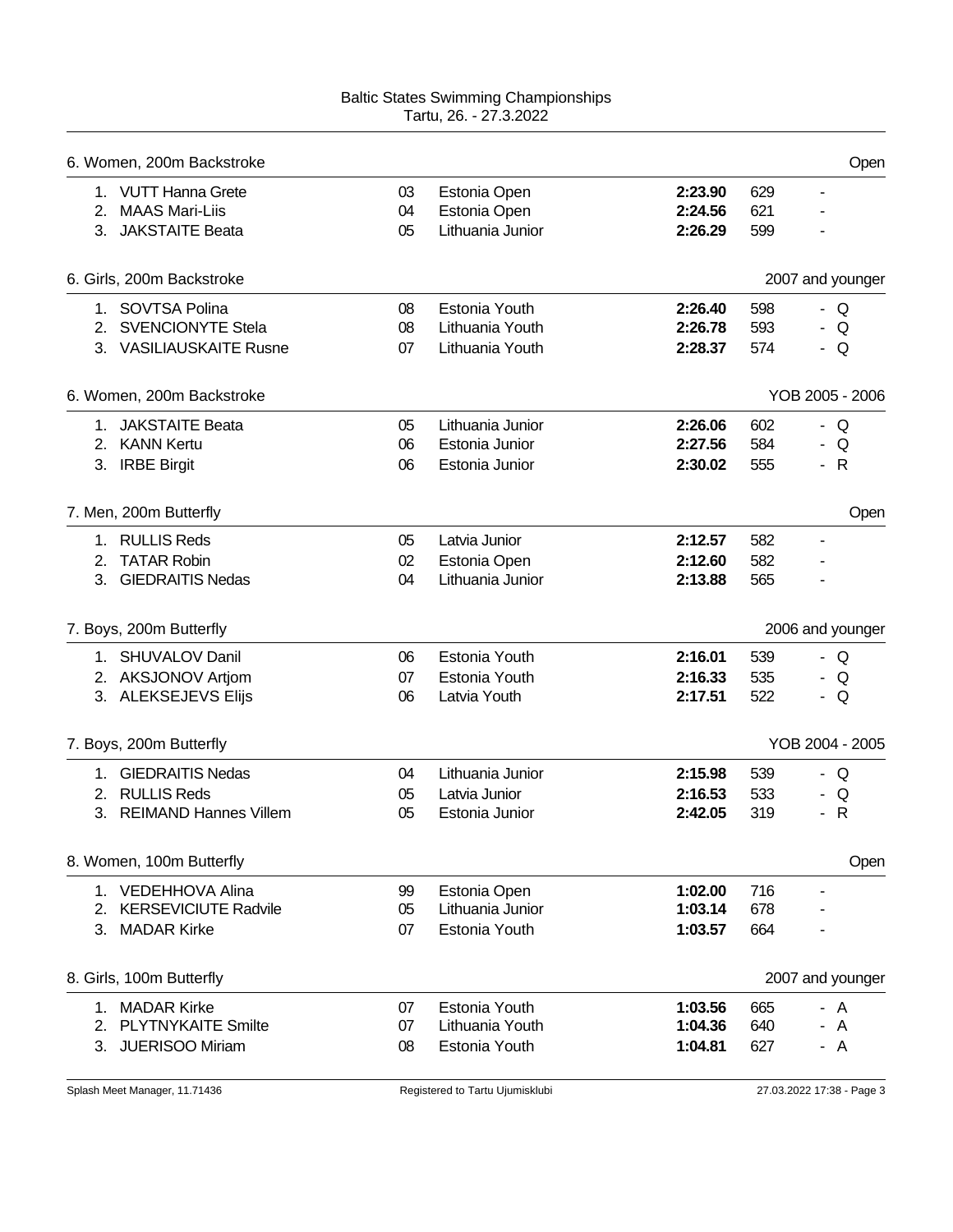| 8. Women, 100m Butterfly     |    |                  |         |     | YOB 2005 - 2006               |
|------------------------------|----|------------------|---------|-----|-------------------------------|
| 1. KERSEVICIUTE Radvile      | 05 | Lithuania Junior | 1:03.78 | 658 | - A                           |
| 2. TIMOFEJEVA Polina         | 05 | Estonia Junior   | 1:04.59 | 633 | - A                           |
| 3. KONDRASKAITE Patricija    | 06 | Lithuania Junior | 1:08.48 | 531 | B<br>$\blacksquare$           |
| 9. Men, 400m Freestyle       |    |                  |         |     | Open                          |
| 1. VAICIUNAS Kostas          | 06 | Lithuania Youth  | 4:10.29 | 679 | $\overline{\phantom{a}}$      |
| 2. MIHAILOVS Jegors          | 04 | Latvia Junior    | 4:11.94 | 666 |                               |
| 3. ILTSISIN Mark             | 06 | Estonia Youth    | 4:13.44 | 654 | $\overline{\phantom{0}}$      |
| 9. Boys, 400m Freestyle      |    |                  |         |     | 2006 and younger              |
| 1. ILTSISIN Mark             | 06 | Estonia Youth    | 4:12.21 | 664 | - Q                           |
| 2. VAICIUNAS Kostas          | 06 | Lithuania Youth  | 4:12.58 | 661 | - Q                           |
| 3. VAITUKAITIS Titas         | 06 | Lithuania Youth  | 4:20.13 | 605 | - Q                           |
| 9. Boys, 400m Freestyle      |    |                  |         |     | YOB 2004 - 2005               |
| 1. MIHAILOVS Jegors          | 04 | Latvia Junior    | 4:13.12 | 657 | - Q                           |
| 2. KAIRYS Matas              | 05 | Lithuania Junior | 4:14.64 | 645 | Q<br>н.                       |
| 3. MIHAILOVS Olegs           | 05 | Latvia Junior    | 4:18.44 | 617 | Q<br>$\overline{\phantom{0}}$ |
| 10. Women, 50m Freestyle     |    |                  |         |     | Open                          |
| 1. NIKITINA Gabriela         | 94 | Latvia Open      | 26.26   | 732 | $\overline{\phantom{a}}$      |
| 2. PLYTNYKAITE Smilte        | 07 | Lithuania Youth  | 26.28   | 730 |                               |
| 3. MILEISYTE Barbora         | 06 | Lithuania Junior | 26.74   | 693 |                               |
| 10. Girls, 50m Freestyle     |    |                  |         |     | 2007 and younger              |
| 1. PLYTNYKAITE Smilte        | 07 | Lithuania Youth  | 26.37   | 723 | - A                           |
| 2. MADAR Kirke               | 07 | Estonia Youth    | 26.91   | 680 | A<br>-                        |
| 3. DAUNORAVICIUTE Elze Morta | 07 | Lithuania Youth  | 27.62   | 629 | B<br>$\overline{\phantom{0}}$ |
| 10. Women, 50m Freestyle     |    |                  |         |     | YOB 2005 - 2006               |
| 1. MILEISYTE Barbora         | 06 | Lithuania Junior | 27.11   | 665 | - A                           |
| 2. KOTSAR Karolin Victoria   | 05 | Estonia Junior   | 27.39   | 645 | B<br>٠                        |
| 3. BAUMANE Petra Aleksandra  | 06 | Latvia Junior    | 27.55   | 634 | B<br>۰.                       |
| 11. Men, 50m Breaststroke    |    |                  |         |     | Open                          |
| 1. BOICOVS Jevgenijs         | 97 | Latvia Open      | 29.11   | 708 |                               |
| 2. ROOSE Ralf                | 04 | Estonia Junior   | 29.47   | 682 |                               |
| 3. LUFTS Francis Peteris     | 05 | Latvia Junior    | 29.68   | 668 |                               |
|                              |    |                  |         |     |                               |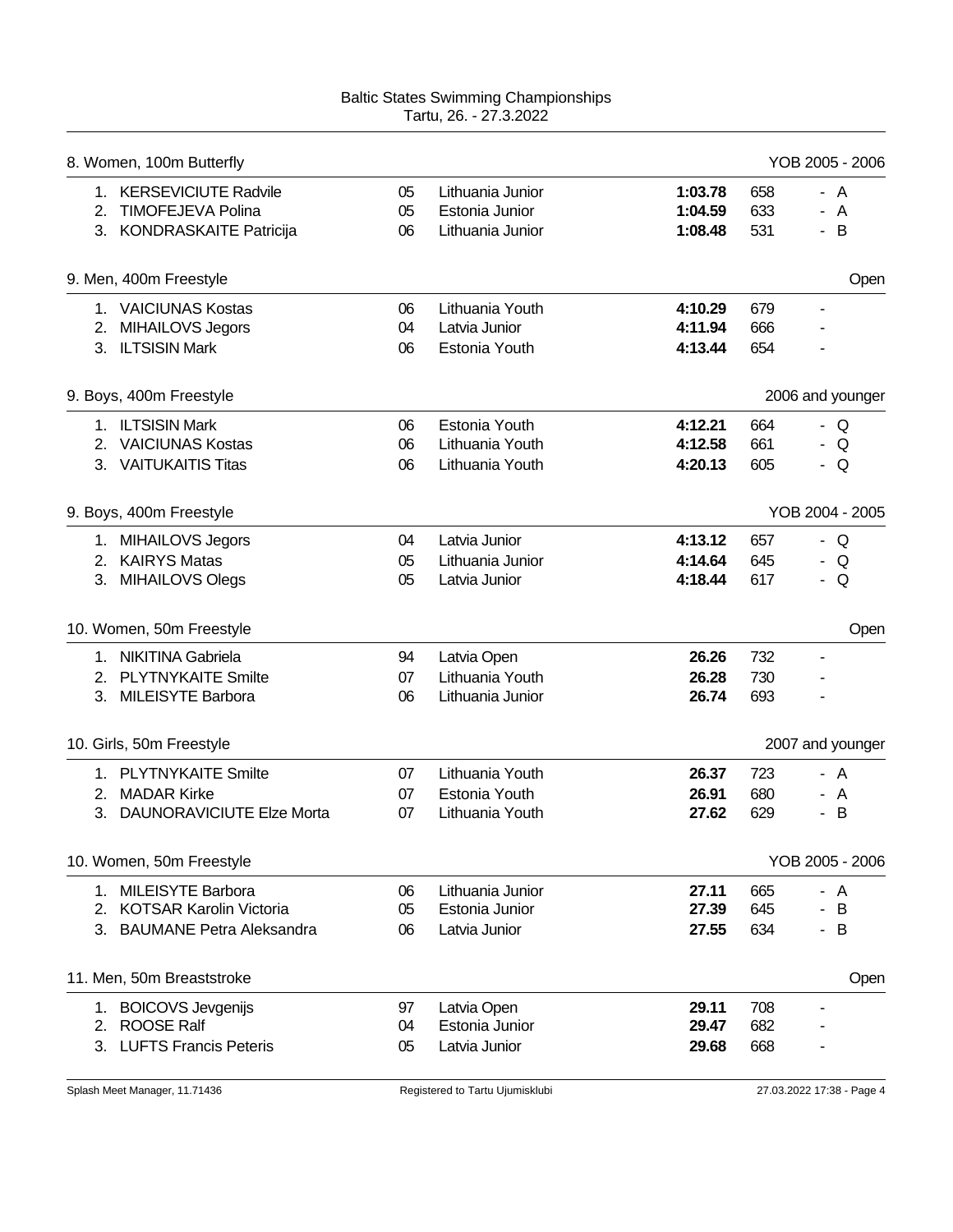|    | 12. Men, 200m Medley       |    |                  |         |     | Open                     |
|----|----------------------------|----|------------------|---------|-----|--------------------------|
|    | 1. MIKELSONS Kristaps      | 04 | Latvia Junior    | 2:07.62 | 712 | $\overline{\phantom{a}}$ |
|    | 2. MILIUS Eimantas         | 96 | Lithuania Open   | 2:08.04 | 705 |                          |
|    | 3. LIHHATS Erik            | 03 | Estonia Open     | 2:09.85 | 676 |                          |
|    | 12. Boys, 200m Medley      |    |                  |         |     | 2006 and younger         |
|    | 1. DEICMANS Nikolass       | 06 | Latvia Youth     | 2:13.96 | 616 | - Q                      |
|    | 2. ALTEBERG Artjom         | 06 | Estonia Youth    | 2:17.84 | 565 |                          |
|    | 3. DENISSOV Aleksei        | 08 | Estonia Youth    | 2:19.18 | 549 | $\blacksquare$           |
|    | 12. Boys, 200m Medley      |    |                  |         |     | YOB 2004 - 2005          |
|    | 1. PANCEREVAS Daniil       | 04 | Lithuania Junior | 2:06.06 | 739 | - $Q$                    |
|    | 2. TOBLER Artur            | 04 | Estonia Junior   | 2:09.71 | 678 | - $Q$                    |
|    | 3. MIKELSONS Kristaps      | 04 | Latvia Junior    | 2:10.49 | 666 | Q<br>н.                  |
|    | 13. Women, 400m Medley     |    |                  |         |     | Open                     |
|    | 1. GURJANOVA Violanta      | 06 | Estonia Junior   | 5:05.60 | 662 |                          |
|    | 2. GELAZYTE Vyte           | 07 | Lithuania Youth  | 5:10.46 | 631 |                          |
|    | 3. KOTSAR Karolin Victoria | 05 | Estonia Junior   | 5:10.60 | 630 |                          |
|    | 13. Girls, 400m Medley     |    |                  |         |     | 2007 and younger         |
|    | 1. GELAZYTE Vyte           | 07 | Lithuania Youth  | 5:13.11 | 615 | - Q                      |
|    | 2. TRUCINSKAITE Guoda      | 08 | Lithuania Youth  | 5:16.85 | 594 | - $Q$                    |
|    | 3. NAINYTE leva            | 08 | Lithuania Youth  | 5:19.25 | 580 | - $Q$                    |
|    | 13. Women, 400m Medley     |    |                  |         |     | YOB 2005 - 2006          |
|    | 1. KOTSAR Karolin Victoria | 05 | Estonia Junior   | 5:10.98 | 628 | - Q                      |
| 2. | <b>GURJANOVA Violanta</b>  | 06 | Estonia Junior   | 5:11.56 | 624 | Q                        |
|    | 3. KERSEVICIUTE Radvile    | 05 | Lithuania Junior | 5:28.33 | 533 | $\mathsf{R}$<br>۰.       |
|    | 14. Men, 50m Butterfly     |    |                  |         |     | Open                     |
|    | 1. ZAITSEV Daniel          | 97 | Estonia Open     | 24.19   | 780 | ÷                        |
| 2. | <b>AHTIAINEN Alex</b>      | 01 | Estonia Open     | 24.70   | 732 |                          |
|    | 3. DROZDOV Daniil          | 04 | Estonia Junior   | 25.39   | 674 |                          |
|    | 15. Women, 50m Backstroke  |    |                  |         |     | Open                     |
| 1. | <b>VUTT Hanna Grete</b>    | 03 | Estonia Open     | 30.13   | 718 |                          |
| 2. | <b>BOITSUK Mariangela</b>  | 04 | Estonia Open     | 30.56   | 688 |                          |
| 3. | <b>SINKUS Laura</b>        | 04 | Latvia Open      | 30.79   | 672 |                          |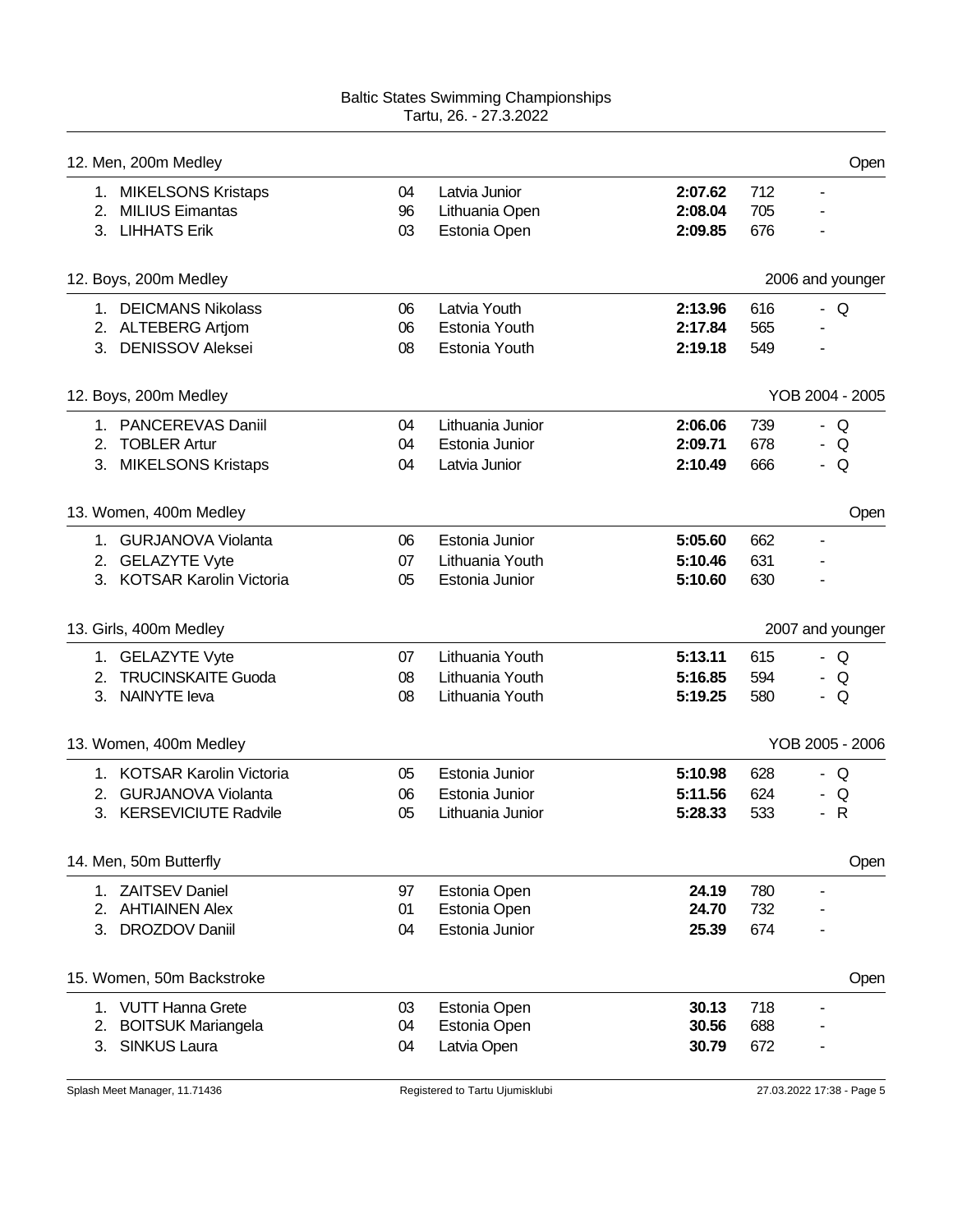| 16. Boys, 4 x 100m Medley      |    |                  |         |     | 2006 and younger         |
|--------------------------------|----|------------------|---------|-----|--------------------------|
| 1. Lithuania Youth 1           |    | Lithuania Youth  | 4:01.74 | 630 |                          |
| 2. Latvia Youth                |    | Latvia Youth     | 4:03.77 | 614 |                          |
| 3. Estonia Youth               |    | Estonia Youth    | 4:05.47 | 602 |                          |
| 161. Boys, 4 x 100m Medley     |    |                  |         |     | YOB 2004 - 2005          |
| 1. Estonia Junior              |    | Estonia Junior   | 3:52.50 | 708 | ۰                        |
| 2. Lithuania Junior 1          |    | Lithuania Junior | 3:53.32 | 701 | L,                       |
| 3. Latvia Junior               |    | Latvia Junior    | 3:57.06 | 668 |                          |
| 17. Girls, 4 x 100m Freestyle  |    |                  |         |     | 2007 and younger         |
| 1. Estonia Youth               |    | Estonia Youth    | 4:00.46 | 666 |                          |
| 2. Lithuania Youth             |    | Lithuania Youth  | 4:05.34 | 627 |                          |
| 3. Latvia Youth                |    | Latvia Youth     | 4:11.70 | 581 |                          |
|                                |    |                  |         |     |                          |
| 171. Women, 4 x 100m Freestyle |    |                  |         |     | YOB 2005 - 2006          |
| 1. Estonia Junior              |    | Estonia Junior   | 4:02.63 | 648 | $\overline{\phantom{a}}$ |
| 2. Lithuania Junior            |    | Lithuania Junior | 4:06.77 | 616 |                          |
| 3. Latvia Junior               |    | Latvia Junior    | 4:07.07 | 614 |                          |
| 162. Men, 4 x 100m Medley      |    |                  |         |     | Open                     |
| 1. Estonia Open                |    | Estonia Open     | 3:49.46 | 737 | $\blacksquare$           |
| 2. Latvia Open                 |    | Latvia Open      | 3:49.69 | 734 |                          |
| 3. Lithuania Open              |    | Lithuania Open   | 3:52.36 | 709 |                          |
| 172. Women, 4 x 100m Freestyle |    |                  |         |     | Open                     |
| 1. Estonia Open                |    | Estonia Open     | 3:57.83 | 688 | $\overline{\phantom{a}}$ |
| 2. Lithuania Open              |    | Lithuania Open   | 3:57.85 | 688 |                          |
| Latvia Open<br>3.              |    | Latvia Open      | 4:02.69 | 648 |                          |
| 18. Women, 100m Freestyle      |    |                  |         |     | Open                     |
| 1. PLYTNYKAITE Smilte          | 07 | Lithuania Youth  | 56.94   | 748 | $\overline{\phantom{a}}$ |
| 2. NIKITINA Gabriela           | 94 | Latvia Open      | 58.05   | 706 |                          |
| 3. MAETLIK Elisabet            | 02 | Estonia Open     | 58.74   | 682 |                          |
|                                |    |                  |         |     |                          |
| 18. Girls, 100m Freestyle      |    |                  |         |     | 2007 and younger         |
| 1. PLYTNYKAITE Smilte          | 07 | Lithuania Youth  | 58.07   | 706 | - A                      |
| 2. MADAR Kirke                 | 07 | Estonia Youth    | 59.26   | 664 | - A                      |
| 3. GELAZYTE Vyte               | 07 | Lithuania Youth  | 1:00.41 | 627 | - B                      |
|                                |    |                  |         |     |                          |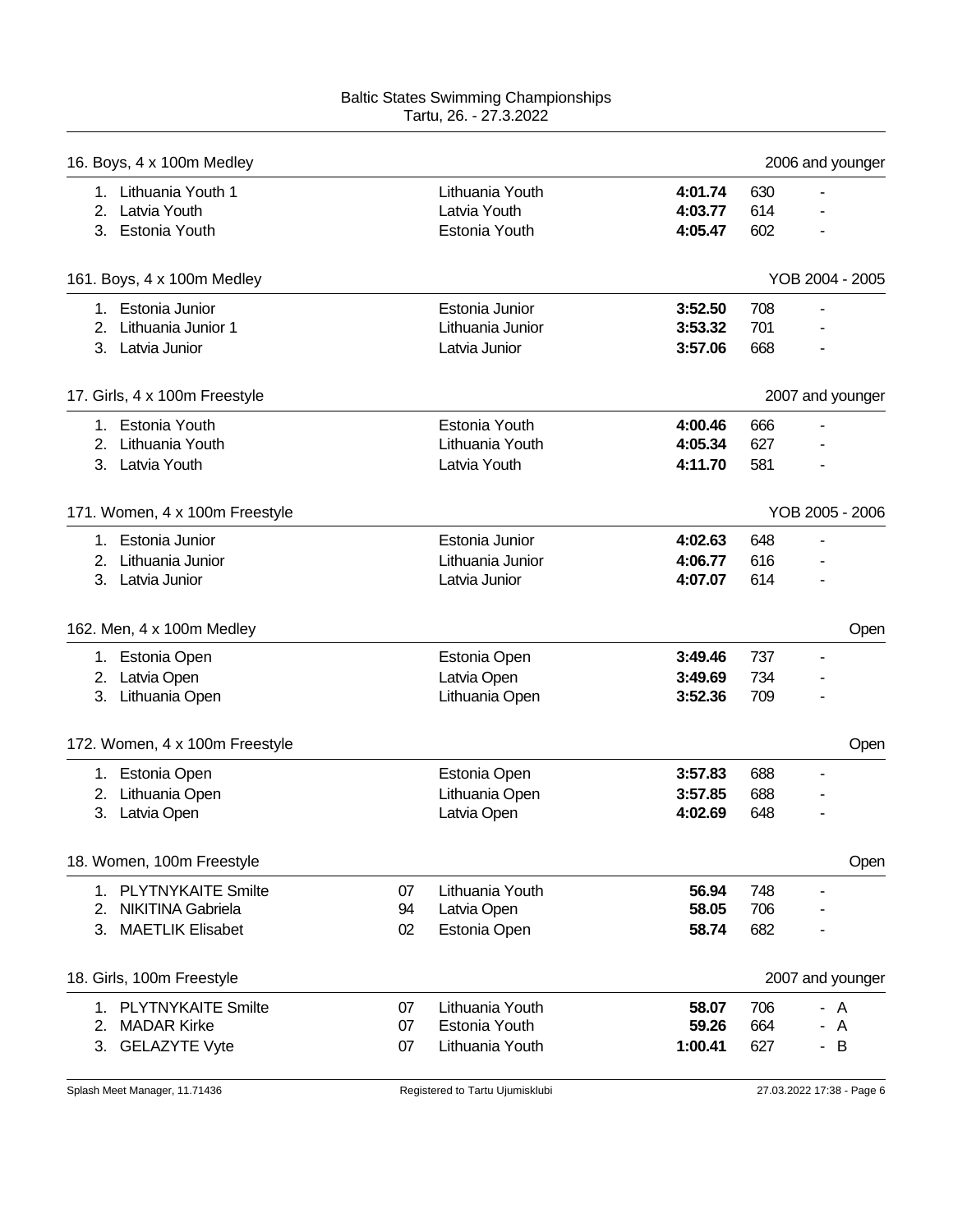| 18. Women, 100m Freestyle                     |          |                             |                    |            | YOB 2005 - 2006          |
|-----------------------------------------------|----------|-----------------------------|--------------------|------------|--------------------------|
| 1. KONDRASKAITE Patricija                     | 06       | Lithuania Junior            | 59.94              | 642        | - A                      |
| 2. KOTSAR Karolin Victoria                    | 05       | Estonia Junior              | 1:00.05            | 638        | - A                      |
| 3. TAMMIK Laura                               | 05       | Estonia Junior              | 1:01.04            | 607        | B<br>$\sim$              |
| 19. Men, 200m Freestyle                       |          |                             |                    |            | Open                     |
| 1. MIHAILOVS Jegors                           | 04       | Latvia Junior               | 1:54.79            | 701        | $\overline{\phantom{a}}$ |
| 2. LIHHATS Erik                               | 03       | Estonia Open                | 1:55.06            | 696        |                          |
| 3. TREPOCKA Kristupas                         | 06       | Lithuania Youth             | 1:56.34            | 673        | -                        |
| 19. Boys, 200m Freestyle                      |          |                             |                    |            | 2006 and younger         |
| 1. TREPOCKA Kristupas                         | 06       | Lithuania Youth             | 1:56.55            | 670        | - $Q$                    |
| 2. VAICIUNAS Kostas                           | 06       | Lithuania Youth             | 1:57.08            | 661        | - $Q$                    |
| 3. ILTSISIN Mark                              | 06       | Estonia Youth               | 2:00.44            | 607        | - $Q$                    |
| 19. Boys, 200m Freestyle                      |          |                             |                    |            | YOB 2004 - 2005          |
| 1. MIHAILOVS Jegors                           | 04       | Latvia Junior               | 1:56.54            | 670        | - Q                      |
| 2. KAIRYS Matas                               | 05       | Lithuania Junior            | 1:57.37            | 656        | Q<br>$\sim$              |
| 3. MIHAILOVS Olegs                            | 05       | Latvia Junior               | 2:00.45            | 607        | Q<br>۰.                  |
| 20. Women, 200m Breaststroke                  |          |                             |                    |            | Open                     |
|                                               |          |                             |                    |            |                          |
| 1. ROMANJUK Maria                             | 96       | Estonia Open                | 2:36.47            | 702        | $\overline{\phantom{a}}$ |
| 2. STANCIKAITE Guoda                          | 07       | Lithuania Youth             | 2:38.66            | 674        |                          |
| 3. ALISAUSKAITE Karile                        | 08       | Lithuania Youth             | 2:38.83            | 671        |                          |
| 20. Girls, 200m Breaststroke                  |          |                             |                    |            | 2007 and younger         |
| 1. ALISAUSKAITE Karile                        | 08       | Lithuania Youth             | 2:37.40            | 690        | - Q                      |
| 2. STANCIKAITE Guoda                          | 07       | Lithuania Youth             | 2:40.18            | 655        | Q<br>۰.                  |
| 3. MERIMAA Mirtel                             | 08       | Estonia Youth               | 2:42.94            | 622        | Q<br>$\blacksquare$      |
| 20. Women, 200m Breaststroke                  |          |                             |                    |            | YOB 2005 - 2006          |
| 1. BAKUTYTE Ausrine                           | 06       | Lithuania Junior            | 2:45.69            | 591        | - Q                      |
| 2. SLATKEVICIUTE Aiste                        | 05       | Lithuania Junior            | 2:47.03            | 577        | Q                        |
| 3. VORONTSOVA Jekaterina                      | 05       | Estonia Junior              | 2:47.41            | 573        | - Q                      |
| 21. Men, 100m Breaststroke                    |          |                             |                    |            | Open                     |
|                                               |          |                             |                    |            |                          |
| 1. BOBROVS Daniils<br>2. PALVADRE Christopher | 97<br>03 | Latvia Open<br>Estonia Open | 1:03.59<br>1:04.36 | 715<br>690 |                          |
| 3. ROOSE Ralf                                 | 04       | Estonia Junior              | 1:05.16            | 665        |                          |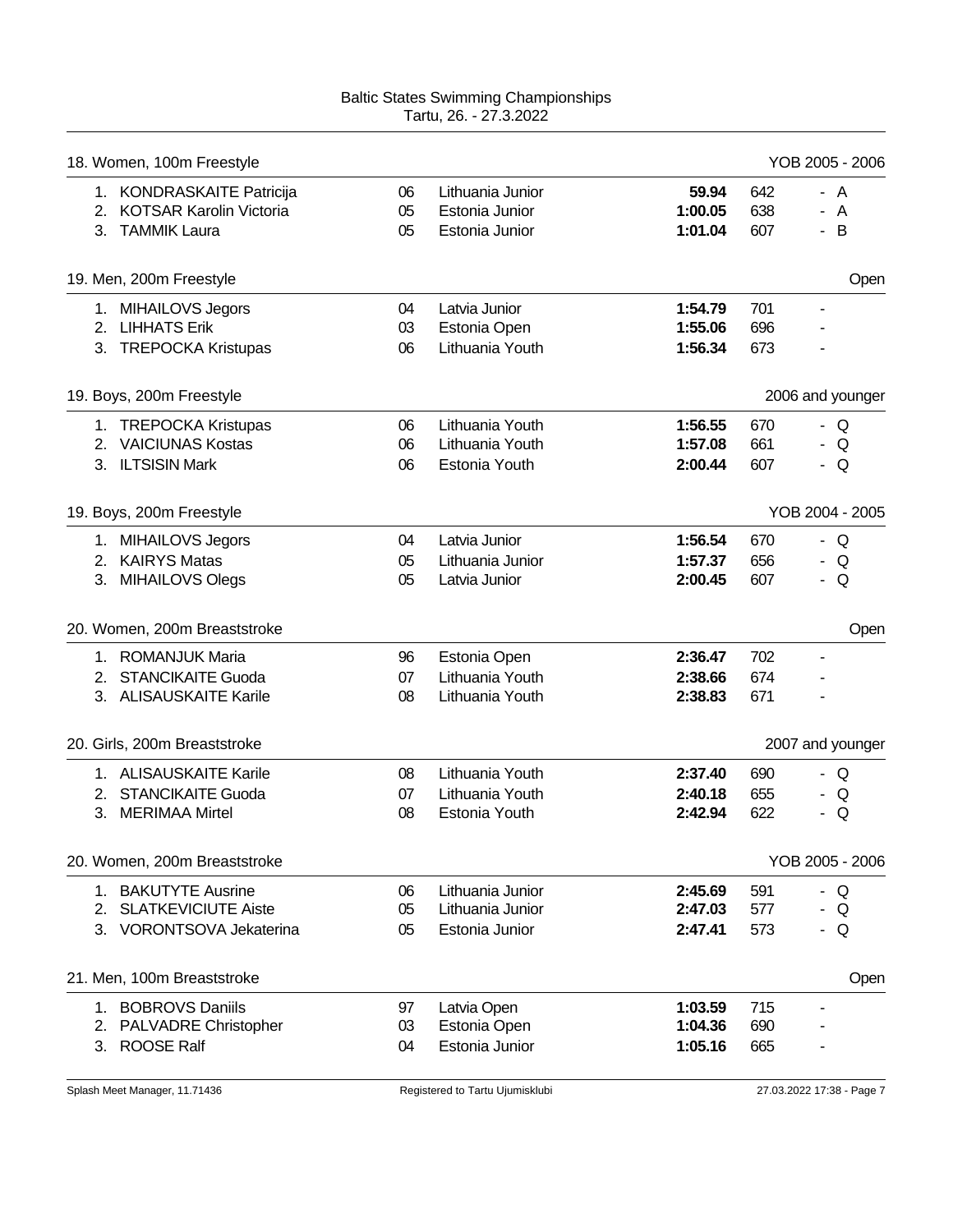|    | 21. Boys, 100m Breaststroke             |          |                                  |                    |            | 2006 and younger         |
|----|-----------------------------------------|----------|----------------------------------|--------------------|------------|--------------------------|
|    | 1. AUGUSTINAVICIUS Arnas                | 07       | Lithuania Youth                  | 1:07.84            | 589        | - B                      |
|    | 2. ALTEBERG Artjom                      | 06       | Estonia Youth                    | 1:08.32            | 577        | - B                      |
|    | 3. SLIZIUS Povilas                      | 06       | Lithuania Youth                  | 1:08.50            | 572        | - B                      |
|    | 21. Boys, 100m Breaststroke             |          |                                  |                    |            | YOB 2004 - 2005          |
|    | 1. SAKELS Stanislavs                    | 04       | Latvia Junior                    | 1:06.28            | 632        | - A                      |
|    | 2. ROOSE Ralf                           | 04       | Estonia Junior                   | 1:06.44            | 627        | - A                      |
|    | 3. SIKORSKIS Nojus                      | 05       | Lithuania Junior                 | 1:07.27            | 604        | - A                      |
|    | 22. Women, 100m Backstroke              |          |                                  |                    |            | Open                     |
|    | 1. PEKUNAITE Paulina                    | 02       | Lithuania Open                   | 1:04.85            | 699        |                          |
|    | 2. VUTT Hanna Grete                     | 03       | Estonia Open                     | 1:05.93            | 665        |                          |
|    | 3. VALDMAA Laura-Liis                   | 04       | Estonia Open                     | 1:06.35            | 653        |                          |
|    | 22. Girls, 100m Backstroke              |          |                                  |                    |            | 2007 and younger         |
|    | 1. SVENCIONYTE Stela                    | 08       | Lithuania Youth                  | 1:07.18            | 629        | - A                      |
| 2. | SOVTSA Polina                           | 08       | Estonia Youth                    | 1:08.35            | 597        | - A                      |
|    | 3. VASILIAUSKAITE Rusne                 | 07       | Lithuania Youth                  | 1:08.57            | 591        | B<br>$\sim$              |
|    |                                         |          |                                  |                    |            |                          |
|    | 22. Women, 100m Backstroke              |          |                                  |                    |            | YOB 2005 - 2006          |
|    | 1. JAKSTAITE Beata                      | 05       | Lithuania Junior                 | 1:07.62            | 617        | - A                      |
|    |                                         |          |                                  |                    |            |                          |
|    | 2. ULP Loreen<br>3. KANN Kertu          | 06<br>06 | Estonia Junior<br>Estonia Junior | 1:07.83<br>1:08.46 | 611<br>594 | - A<br>B<br>$\sim$       |
|    | 23. Men, 200m Backstroke                |          |                                  |                    |            | Open                     |
|    | 1. FELDBERGS Girts                      | 93       | Latvia Open                      | 2:04.45            | 727        | $\overline{\phantom{a}}$ |
|    | 2. GRIGAITIS Erikas                     | 02       | Lithuania Open                   | 2:05.07            | 716        |                          |
| 3. | <b>TAMMIK Remi</b>                      | 05       | Estonia Junior                   | 2:08.83            | 655        |                          |
|    | 23. Boys, 200m Backstroke               |          |                                  |                    |            | 2006 and younger         |
|    | 1. BRENCS Kristians                     | 06       | Latvia Youth                     | 2:10.45            | 631        | - Q                      |
|    | 2. VAITUKAITIS Titas                    | 06       | Lithuania Youth                  | 2:15.95            | 557        |                          |
|    | 3. KAUSPEDAS Mantas                     | 07       | Lithuania Youth                  | 2:19.47            | 516        |                          |
|    | 23. Boys, 200m Backstroke               |          |                                  |                    |            | YOB 2004 - 2005          |
|    |                                         | 04       | Lithuania Junior                 |                    | 674        | Q<br>$\sim$              |
|    | 1. STANKEVICIUS Kajus<br>2. TAMMIK Remi | 05       | Estonia Junior                   | 2:07.65<br>2:07.86 | 670        | Q                        |
|    | 3. BORISSOV Pavel                       | 05       | Estonia Junior                   | 2:08.36            | 662        | Q<br>۰.                  |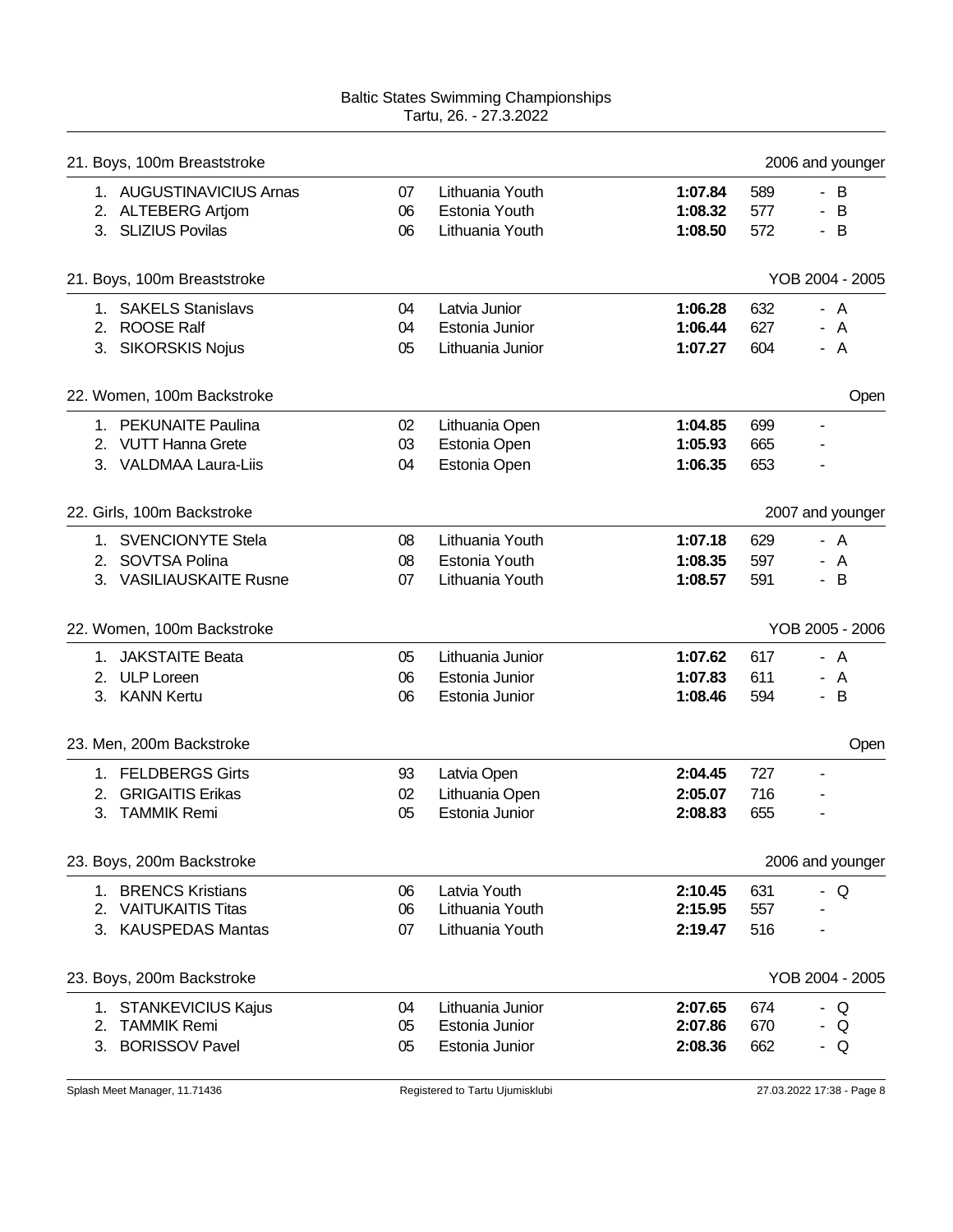|    | 24. Women, 200m Butterfly                                                        |                |                                                      |                               |                   | Open                                |
|----|----------------------------------------------------------------------------------|----------------|------------------------------------------------------|-------------------------------|-------------------|-------------------------------------|
| 1. | <b>MALUKA</b> leva<br>2. VEDEHHOVA Alina<br>3. KERSEVICIUTE Radvile              | 03<br>99<br>05 | Latvia Open<br>Estonia Open<br>Lithuania Junior      | 2:20.55<br>2:25.76<br>2:26.04 | 650<br>583<br>580 | $\blacksquare$                      |
|    | 24. Girls, 200m Butterfly                                                        |                |                                                      |                               |                   | 2007 and younger                    |
| 1. | <b>JUERISOO Miriam</b><br>2. BOREVICIUTE Liepa Veronika<br>3. TRUCINSKAITE Guoda | 08<br>09<br>08 | Estonia Youth<br>Lithuania Youth<br>Lithuania Youth  | 2:32.28<br>2:34.31<br>2:41.28 | 511<br>491<br>430 | Q<br>$\blacksquare$<br>Q<br>Q<br>۰. |
|    | 24. Women, 200m Butterfly                                                        |                |                                                      |                               |                   | YOB 2005 - 2006                     |
| 2. | 1. KERSEVICIUTE Radvile<br><b>TIMOFEJEVA Polina</b><br>3. TAENNA Sandra          | 05<br>05<br>05 | Lithuania Junior<br>Estonia Junior<br>Estonia Junior | 2:24.79<br>2:25.34<br>2:44.40 | 595<br>588<br>406 | - Q<br>Q<br>$\sim$                  |
|    | 25. Men, 100m Butterfly                                                          |                |                                                      |                               |                   | Open                                |
| 2. | 1. AHTIAINEN Alex<br><b>ZAITSEV Daniel</b><br>3. TOBLER Artur                    | 01<br>97<br>04 | Estonia Open<br>Estonia Open<br>Estonia Junior       | 54.05<br>54.33<br>56.37       | 768<br>756<br>677 | ä,                                  |
|    | 25. Boys, 100m Butterfly                                                         |                |                                                      |                               |                   | 2006 and younger                    |
|    | 1. TREPOCKA Kristupas<br>2. JUSKA Tajus<br>3. ALEKSEJEVS Elijs                   | 06<br>09<br>06 | Lithuania Youth<br>Lithuania Youth<br>Latvia Youth   | 57.68<br>58.94<br>59.64       | 632<br>592<br>571 | - A<br>B<br>$\sim$<br>B<br>÷.       |
|    | 25. Boys, 100m Butterfly                                                         |                |                                                      |                               |                   | YOB 2004 - 2005                     |
| 2. | 1. TOBLER Artur<br><b>GIEDRAITIS Nedas</b><br>3. IVANOV Nikita                   | 04<br>04<br>05 | Estonia Junior<br>Lithuania Junior<br>Estonia Junior | 56.53<br>57.69<br>57.83       | 671<br>631<br>627 | - A<br>A<br>$\overline{A}$          |
|    | 26. Women, 400m Freestyle                                                        |                |                                                      |                               |                   | Open                                |
| 2. | 1. MAAS Mari-Liis<br><b>RAUDSEPP Britt</b><br>3. BACKEVICIUTE Auste              | 04<br>07<br>06 | Estonia Open<br>Estonia Youth<br>Lithuania Junior    | 4:37.76<br>4:38.52<br>4:40.57 | 616<br>611<br>598 | -                                   |
|    | 26. Girls, 400m Freestyle                                                        |                |                                                      |                               |                   | 2007 and younger                    |
|    | 1. RAUDSEPP Britt<br>2. SVENCIONYTE Stela<br>3. NAINYTE leva                     | 07<br>08<br>08 | Estonia Youth<br>Lithuania Youth<br>Lithuania Youth  | 4:39.70<br>4:41.26<br>4:44.95 | 604<br>594<br>571 | - Q<br>Q<br>÷.<br>Q<br>н.           |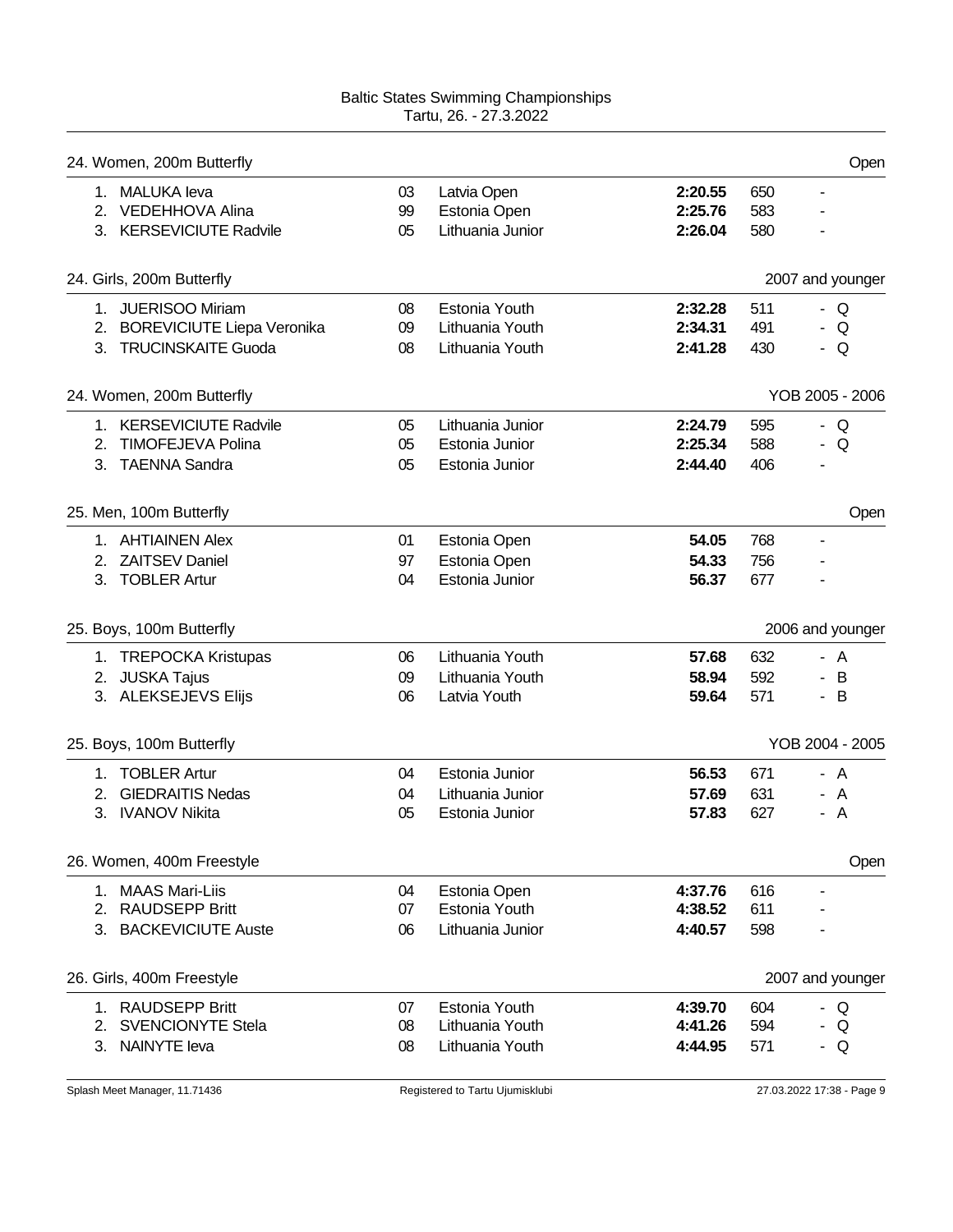|    | 26. Women, 400m Freestyle                  |          |                                 |                    |            | YOB 2005 - 2006          |
|----|--------------------------------------------|----------|---------------------------------|--------------------|------------|--------------------------|
|    | 1. BACKEVICIUTE Auste                      | 06       | Lithuania Junior                | 4:41.54            | 592        | - $Q$                    |
| 2. | <b>TAMMIK Laura</b>                        | 05       | Estonia Junior                  | 4:46.39            | 562        | Q<br>÷.                  |
|    | 3. AABRAMS Evalotta Victoria               | 05       | Estonia Junior                  | 4:51.09            | 536        |                          |
|    | 27. Men, 50m Freestyle                     |          |                                 |                    |            | Open                     |
|    | 1. ZAITSEV Daniel                          | 97       | Estonia Open                    | 23.50              | 704        | $\overline{\phantom{a}}$ |
|    | 2. AHTIAINEN Alex                          | 01       | Estonia Open                    | 23.66              | 690        |                          |
|    | 3. PANCEREVAS Daniil                       | 04       | Lithuania Junior                | 23.95              | 665        |                          |
|    | 27. Boys, 50m Freestyle                    |          |                                 |                    |            | 2006 and younger         |
|    | 1. AUGUSTINAVICIUS Arnas                   | 07       | Lithuania Youth                 | 24.89              | 592        | $-R$                     |
| 2. | <b>TOMING Jakob</b>                        | 07       | Estonia Youth                   | 25.61              | 544        |                          |
| 3. | <b>SOOSAAR Andreas</b>                     | 06       | Estonia Youth                   | 25.75              | 535        |                          |
|    | 27. Boys, 50m Freestyle                    |          |                                 |                    |            | YOB 2004 - 2005          |
|    | 1. PANCEREVAS Daniil                       | 04       | Lithuania Junior                | 23.86              | 673        | - A                      |
|    |                                            |          |                                 |                    |            |                          |
|    | 2. KUULPAK Hans-Mikk<br>3. DZIRKALIS Janis | 04<br>05 | Estonia Junior<br>Latvia Junior | 24.08<br>24.37     | 654<br>631 | - A<br>- A               |
|    |                                            |          |                                 |                    |            |                          |
|    | 28. Women, 50m Breaststroke                |          |                                 |                    |            | Open                     |
|    | 1. SELEIKAITE Agne                         | $00\,$   | Lithuania Open                  | 32.76              | 722        |                          |
|    | 2. VORONTSOVA Jekaterina                   |          | Estonia Junior                  | 33.20              | 694        |                          |
|    |                                            | 05       |                                 |                    |            |                          |
|    | 3. ALISAUSKAITE Karile                     | 08       | Lithuania Youth                 | 33.44              | 679        |                          |
|    | 29. Women, 200m Medley                     |          |                                 |                    |            | Open                     |
|    | 1. KOTSAR Karolin Victoria                 | 05       | Estonia Junior                  | 2:24.15            | 669        |                          |
|    | 2. GURJANOVA Violanta                      | 06       | Estonia Junior                  | 2:26.41            | 639        |                          |
|    | 3. GELAZYTE Vyte                           | 07       | Lithuania Youth                 | 2:28.78            | 609        |                          |
|    | 29. Girls, 200m Medley                     |          |                                 |                    |            | 2007 and younger         |
|    | 1. GELAZYTE Vyte                           | 07       | Lithuania Youth                 | 2:29.36            | 602        | - Q                      |
|    | 2. TRUCINSKAITE Guoda                      | 08       | Lithuania Youth                 | 2:31.64            | 575        | Q<br>۰.                  |
|    | 3. MERIMAA Mirtel                          | 08       | Estonia Youth                   | 2:34.47            | 544        | $-R$                     |
|    | 29. Women, 200m Medley                     |          |                                 |                    |            | YOB 2005 - 2006          |
|    |                                            |          |                                 |                    |            |                          |
|    | 1. KOTSAR Karolin Victoria                 | 05       | Estonia Junior                  | 2:24.70            | 662        | - Q                      |
|    | 2. GURJANOVA Violanta<br>3. LOCANE Alise   | 06<br>05 | Estonia Junior<br>Latvia Junior | 2:28.97<br>2:31.32 | 606<br>578 | Q<br>- Q                 |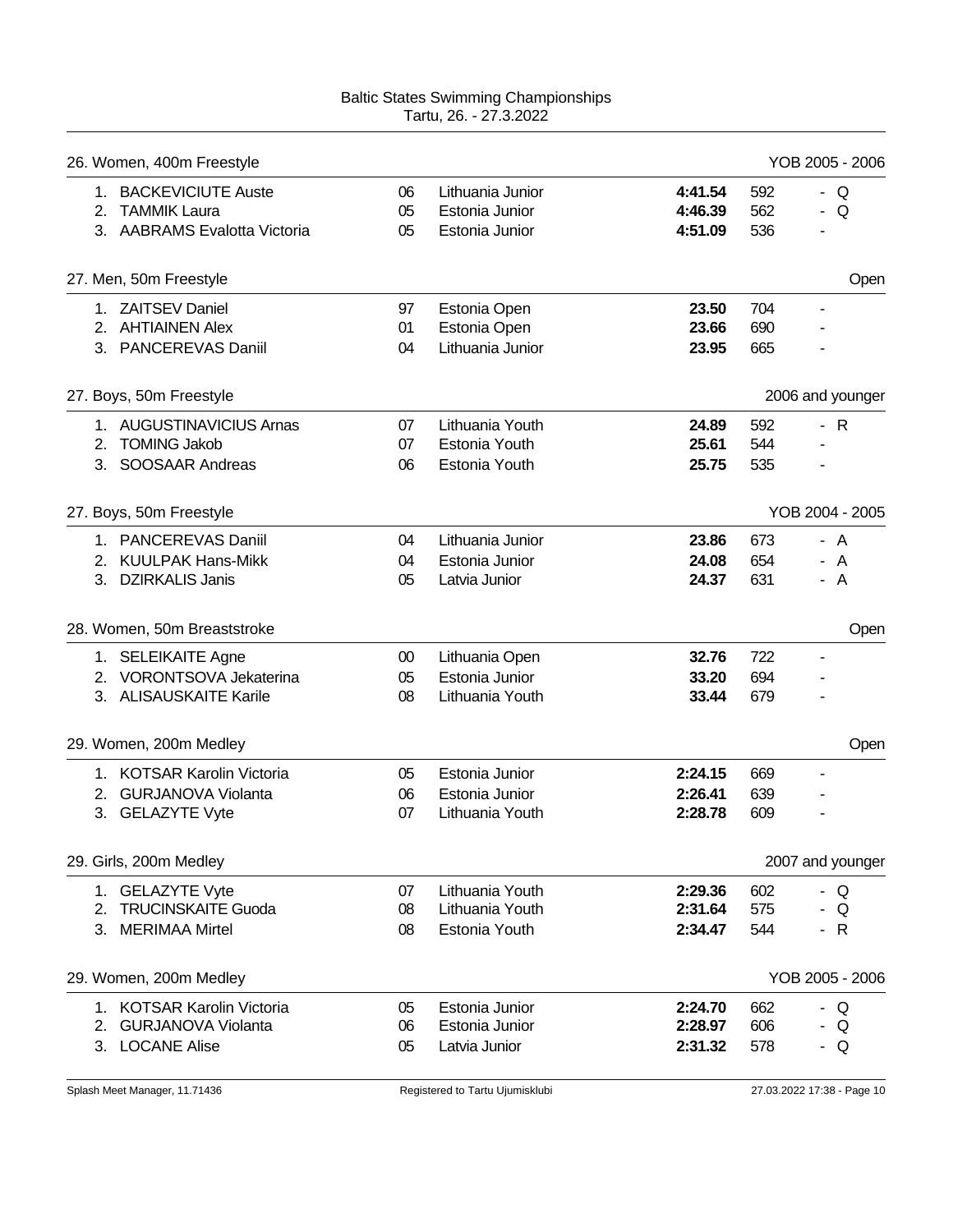|    | 30. Men, 400m Medley         |    |                  |         |     | Open                     |
|----|------------------------------|----|------------------|---------|-----|--------------------------|
|    | 1. MIKELSONS Kristaps        | 04 | Latvia Junior    | 4:38.49 | 671 | $\overline{\phantom{a}}$ |
|    | 2. MILIUS Eimantas           | 96 | Lithuania Open   | 4:42.11 | 645 |                          |
|    | 3. GATULIS Adomas            | 05 | Lithuania Junior | 4:47.65 | 609 |                          |
|    | 30. Boys, 400m Medley        |    |                  |         |     | 2006 and younger         |
|    | 1. VAICIUNAS Kostas          | 06 | Lithuania Youth  | 4:52.63 | 578 | Q<br>÷.                  |
|    | 2. DEICMANS Nikolass         | 06 | Latvia Youth     | 4:53.61 | 572 | Q                        |
|    | 3. DENISSOV Aleksei          | 08 | Estonia Youth    | 4:55.90 | 559 | - R                      |
|    | 30. Boys, 400m Medley        |    |                  |         |     | YOB 2004 - 2005          |
|    | 1. MIKELSONS Kristaps        | 04 | Latvia Junior    | 4:43.57 | 635 | - $Q$                    |
|    | 2. DRAGASIUS Donatas         | 04 | Latvia Junior    | 4:48.99 | 600 | Q<br>$\sim$              |
|    | 3. GATULIS Adomas            | 05 | Lithuania Junior | 4:50.66 | 590 | Q<br>۰.                  |
|    | 31. Women, 50m Butterfly     |    |                  |         |     | Open                     |
|    | 1. VEDEHHOVA Alina           | 99 | Estonia Open     | 27.44   | 705 | $\overline{\phantom{a}}$ |
|    | 2. NIKITINA Gabriela         | 94 | Latvia Open      | 27.56   | 696 |                          |
|    | 3. BOITSUK Mariangela        | 04 | Estonia Open     | 28.23   | 648 |                          |
|    | 32. Men, 50m Backstroke      |    |                  |         |     | Open                     |
|    | 1. FELDBERGS Girts           | 93 | Latvia Open      | 26.44   | 747 | $\blacksquare$           |
|    | 2. NIINE Jannes              | 02 | Estonia Open     | 26.94   | 707 |                          |
|    | 3. CESNAKAS Edvinas          | 03 | Lithuania Open   | 27.10   | 694 |                          |
|    | 33. Girls, 4 x 100m Medley   |    |                  |         |     | 2007 and younger         |
|    | 1. Estonia Youth             |    | Estonia Youth    | 4:28.11 | 634 |                          |
| 2. | Lithuania Youth 1            |    | Lithuania Youth  | 4:29.07 | 627 |                          |
|    | 3. Lithuania Youth 2         |    | Lithuania Youth  | 4:33.17 | 599 |                          |
|    | 331. Women, 4 x 100m Medley  |    |                  |         |     | YOB 2005 - 2006          |
|    | 1. Estonia Junior            |    | Estonia Junior   | 4:26.15 | 648 |                          |
| 2. | Lithuania Junior             |    | Lithuania Junior | 4:27.06 | 642 |                          |
|    | 3. Latvia Junior             |    | Latvia Junior    | 4:41.28 | 549 |                          |
|    | 34. Boys, 4 x 100m Freestyle |    |                  |         |     | 2006 and younger         |
|    | 1. Lithuania Youth           |    | Lithuania Youth  | 3:38.48 | 639 |                          |
| 2. | Latvia Youth                 |    | Latvia Youth     | 3:41.72 | 611 |                          |
|    | 3. Estonia Youth             |    | Estonia Youth    | 3:42.47 | 605 |                          |